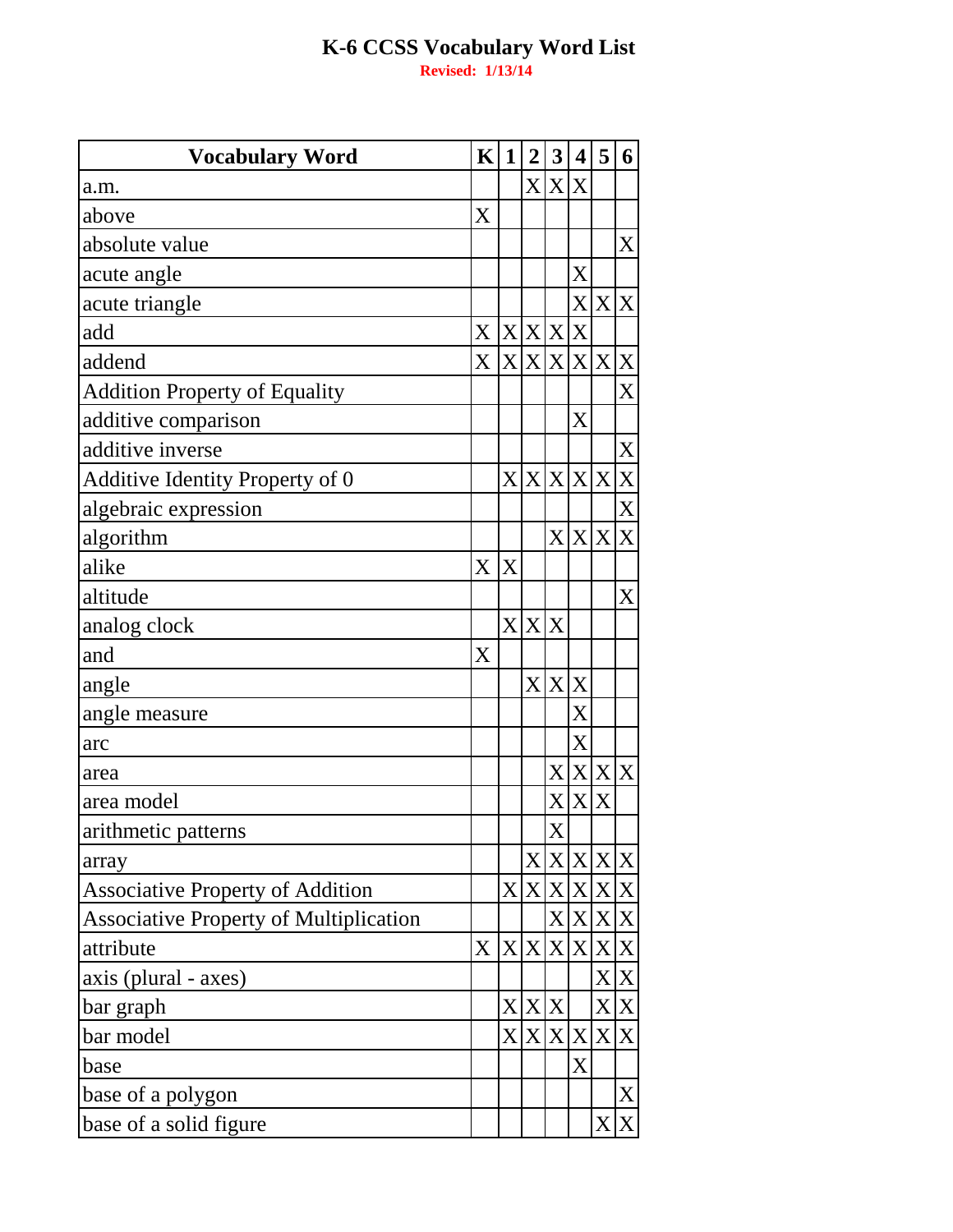| <b>Vocabulary Word</b>                        | $\mathbf{K}$ | $\mathbf 1$  | $\overline{2}$ | $\mathbf{3}$     | $\overline{\mathbf{4}}$ | 5                       | 6                 |
|-----------------------------------------------|--------------|--------------|----------------|------------------|-------------------------|-------------------------|-------------------|
| base of an exponent                           |              |              |                |                  |                         |                         | XX                |
| base-ten numeral form                         |              |              | X <sub>l</sub> | X                | $\mathbf{X}$            | X                       |                   |
| base-ten numerals                             |              |              |                | X X X X          |                         |                         |                   |
| behind                                        | X            |              |                |                  |                         |                         |                   |
| below                                         | X            |              |                |                  |                         |                         |                   |
| benchmark                                     |              |              |                |                  |                         | X X X                   |                   |
| benchmark fractions                           |              |              |                |                  | $\mathbf{X}$            | X                       |                   |
| beside                                        | X            |              |                |                  |                         |                         |                   |
| between                                       | X            |              |                |                  |                         |                         |                   |
| bigger                                        | X            |              |                |                  |                         |                         |                   |
| box plot                                      |              |              |                |                  |                         |                         | X                 |
| braces                                        |              |              |                |                  |                         | X                       |                   |
| brackets                                      |              |              |                |                  |                         | $\overline{\mathrm{X}}$ |                   |
| by                                            | X            |              |                |                  |                         |                         |                   |
| capacity                                      |              |              |                |                  |                         | X X X                   |                   |
| category                                      | X            | $\mathbf{X}$ | X              |                  |                         |                         |                   |
| cent                                          |              |              | X              |                  |                         |                         |                   |
| centimeter                                    |              |              |                | X X X X          |                         |                         |                   |
| circle                                        | X            |              |                | X X X X          |                         |                         |                   |
| classify                                      | X            |              |                |                  | $\overline{X}$          |                         |                   |
| clockwise                                     |              |              |                |                  | $\overline{\text{X}}$   |                         |                   |
| closed shape                                  |              | $\rm X$      | X              | $\boldsymbol{X}$ |                         |                         |                   |
| cluster                                       |              |              |                |                  |                         |                         | X                 |
| coefficient                                   |              |              |                |                  |                         |                         | $\rm\overline{X}$ |
| column                                        |              |              | X X X          |                  |                         |                         |                   |
| common denominator                            |              |              |                |                  |                         | X X X                   |                   |
| common factor                                 |              |              |                |                  |                         | X X X                   |                   |
| common multiple                               |              |              |                |                  |                         | X X X                   |                   |
| common numerator                              |              |              |                |                  | $\overline{X}$          |                         |                   |
| <b>Commutative Property of Addition</b>       |              | $\rm X$      | X <sub>l</sub> | X                |                         | X X X                   |                   |
| <b>Commutative Property of Multiplication</b> |              |              |                | $\mathbf{X}$     |                         | X X X                   |                   |
| compare                                       | X            |              | X X            |                  | X X                     |                         |                   |
| compatible numbers                            |              |              |                |                  |                         |                         | X X X X           |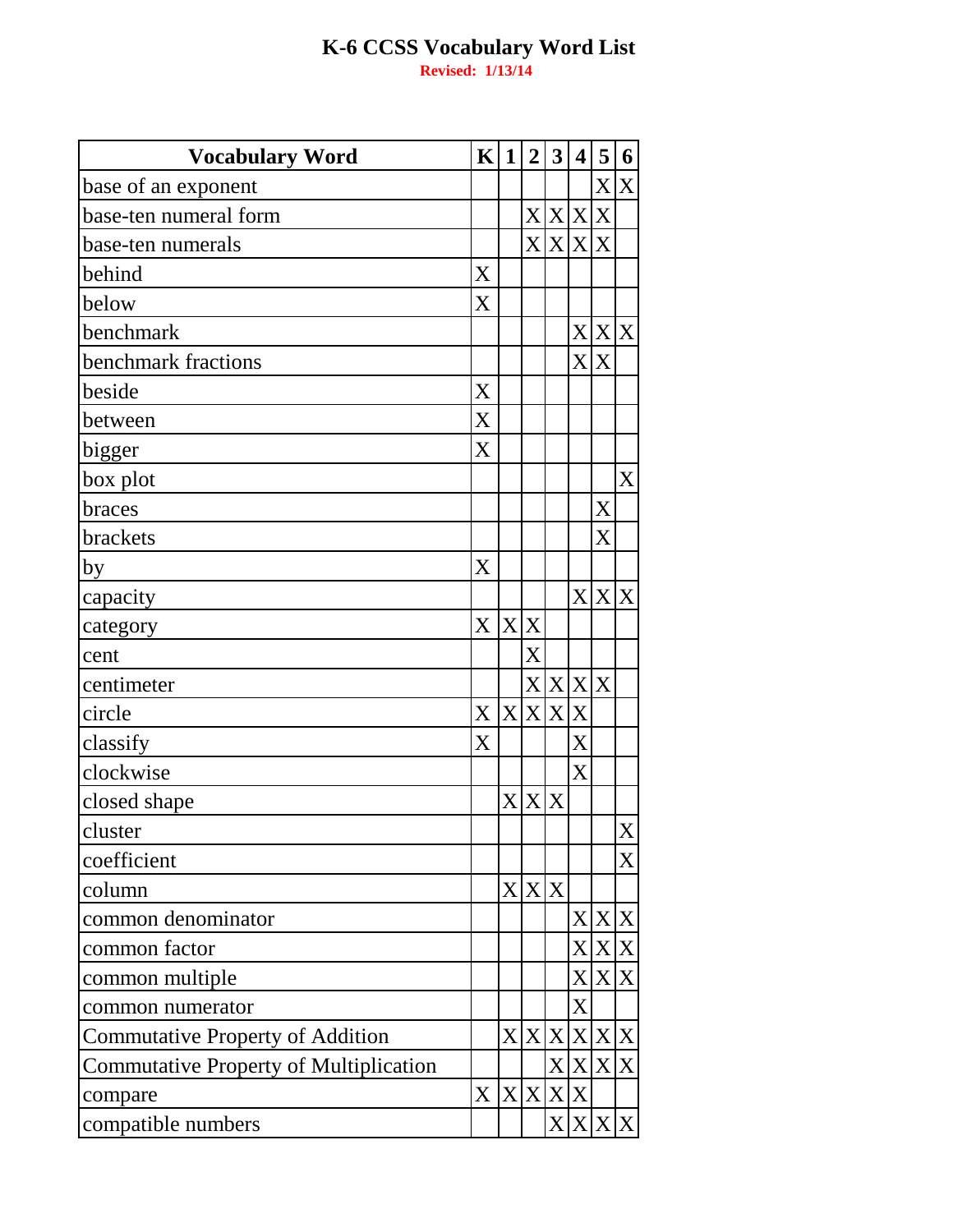| <b>Vocabulary Word</b> | K                         | 1                 | $\overline{2}$ | 3 | $\overline{\mathbf{4}}$ | 5                | 6           |
|------------------------|---------------------------|-------------------|----------------|---|-------------------------|------------------|-------------|
| compensation           |                           |                   | X              |   |                         |                  |             |
| compose                | $\mathbf{X}$              |                   |                |   |                         | X X X X X        |             |
| composite figure       |                           |                   |                |   |                         |                  | X           |
| composite number       |                           |                   |                |   | X                       |                  |             |
| composite shape        |                           | $\rm\overline{X}$ |                |   |                         |                  |             |
| cone                   | X                         | X <sub>l</sub>    | X              |   |                         |                  |             |
| congruent              |                           |                   |                |   | $\rm X$                 | X <sub>l</sub>   | $\mathbf X$ |
| constant               |                           |                   |                |   |                         |                  | X           |
| constant speed         |                           |                   |                |   |                         |                  | X           |
| conversion factor      |                           |                   |                |   |                         |                  | X           |
| coordinate grid        |                           |                   |                |   |                         |                  | X X         |
| coordinate pair        |                           |                   |                |   |                         |                  | X           |
| coordinate plane       |                           |                   |                |   |                         |                  | X X         |
| coordinate system      |                           |                   |                |   |                         |                  | X X         |
| coordinates            |                           |                   |                |   |                         |                  | X X         |
| corresponding terms    |                           |                   |                |   |                         | $\rm X$          |             |
| count                  | X                         |                   |                |   |                         |                  |             |
| count back             |                           |                   | XX             |   |                         |                  |             |
| count on               | $\boldsymbol{\mathrm{X}}$ | X <sub>l</sub>    | X              |   |                         |                  |             |
| count up               |                           | $\rm X$ $\mid$    | X              |   |                         |                  |             |
| counterclockwise       |                           |                   |                |   | $\rm X$                 |                  |             |
| counting number        |                           |                   |                | X | X                       |                  |             |
| cube                   | X X X                     |                   |                |   |                         |                  | X X         |
| cubic unit             |                           |                   |                |   |                         |                  | X X         |
| cup                    |                           |                   |                |   | X <sub>l</sub>          | $\boldsymbol{X}$ |             |
| curve                  | X                         |                   |                |   |                         |                  |             |
| curved surface         | $\mathbf{X}$              | X                 |                |   |                         |                  |             |
| customary system       |                           |                   | $\rm X$ $\mid$ |   |                         | X X X X          |             |
| cylinder               | $\mathbf X$               | X                 | $\mathbf X$    |   |                         |                  |             |
| data                   | $X_{\mathcal{E}}$         |                   |                |   |                         | X X X X X X      |             |
| date                   |                           | $\rm X$           |                |   |                         |                  |             |
| day                    | X                         | $\overline{X}$    |                |   | X                       |                  |             |
| decagon                |                           |                   |                | X |                         | X <sub>l</sub>   |             |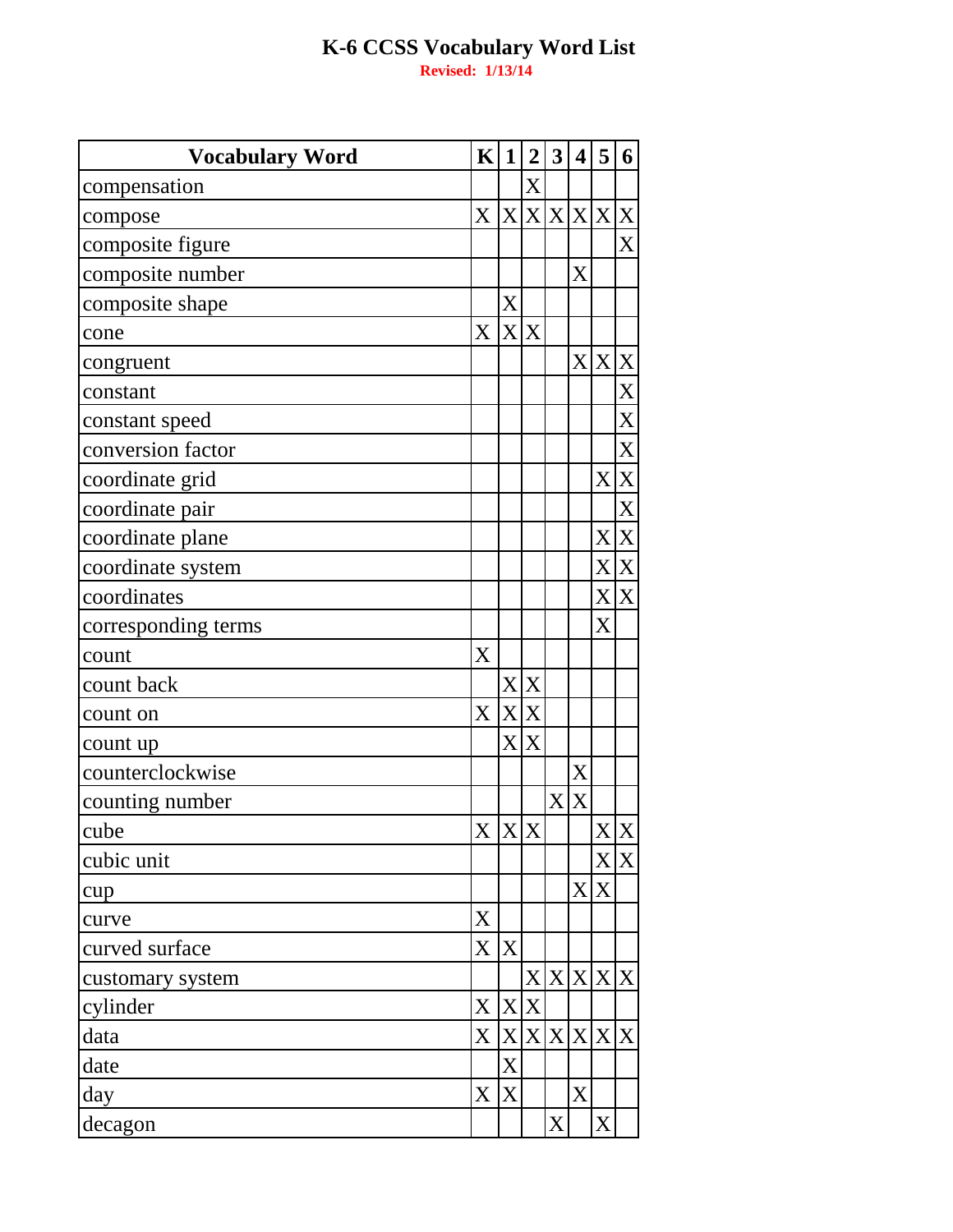**Vocabulary Word**  $K|1|$  $\overline{2}$  $\overline{3}$  $5|6$  $\overline{4}$  $\overline{X}$ decagonal prism  $X|X$ X decimal  $\overline{X}$  $\overline{\mathbf{X}}$ decimal fraction X  $\overline{\text{X}}$ decimal point  $\overline{X}$  $\overline{X}$  $\overline{X}$ decimeter  $X|X|$  $|X|X$ lx  $\overline{X}$  $\overline{X}$ decompose  $\overline{X}$ degree (angle measure)  $\overline{X}$ dekameter  $\overline{\mathrm{X}}$  $X|X|$  $\overline{\mathbf{X}}$ denominator  $\overline{X}$ dependent variable X diagonal  $\mathbf{X}$ X  $X|X|X|X|X$  $\mathbf{X}$ difference  $\overline{\mathbf{X}}$  $\overline{\mathbf{X}}$ different  $\mathbf{X}$  $x|x|x|$ digit  $X|X|X$ digital clock  $\overline{X}$ dime  $\overline{X}$ distribution  $\overline{\mathrm{X}}$  $X|X|X$ **Distributive Property**  $\overline{\mathrm{X}}$ X divide  $\overline{X|X|X|X}$ dividend  $\overline{X}\overline{X}$ divisible  $\overline{\text{X}}$ Division Property of Equality  $x|x|x$  $\overline{\mathbf{X}}$ divisor  $\overline{X}$ dollar  $\overline{\mathrm{X}}$ dot plot  $\overline{X}$ double number line diagram  $X|X$ doubles X doubles minus 1  $\overline{\overline{\mathbf{X}}}$ doubles plus 1  $\overline{X}$  $\overline{X}$ edge X eight  $\overline{X}$ eighteen  $\overline{X}$ eighths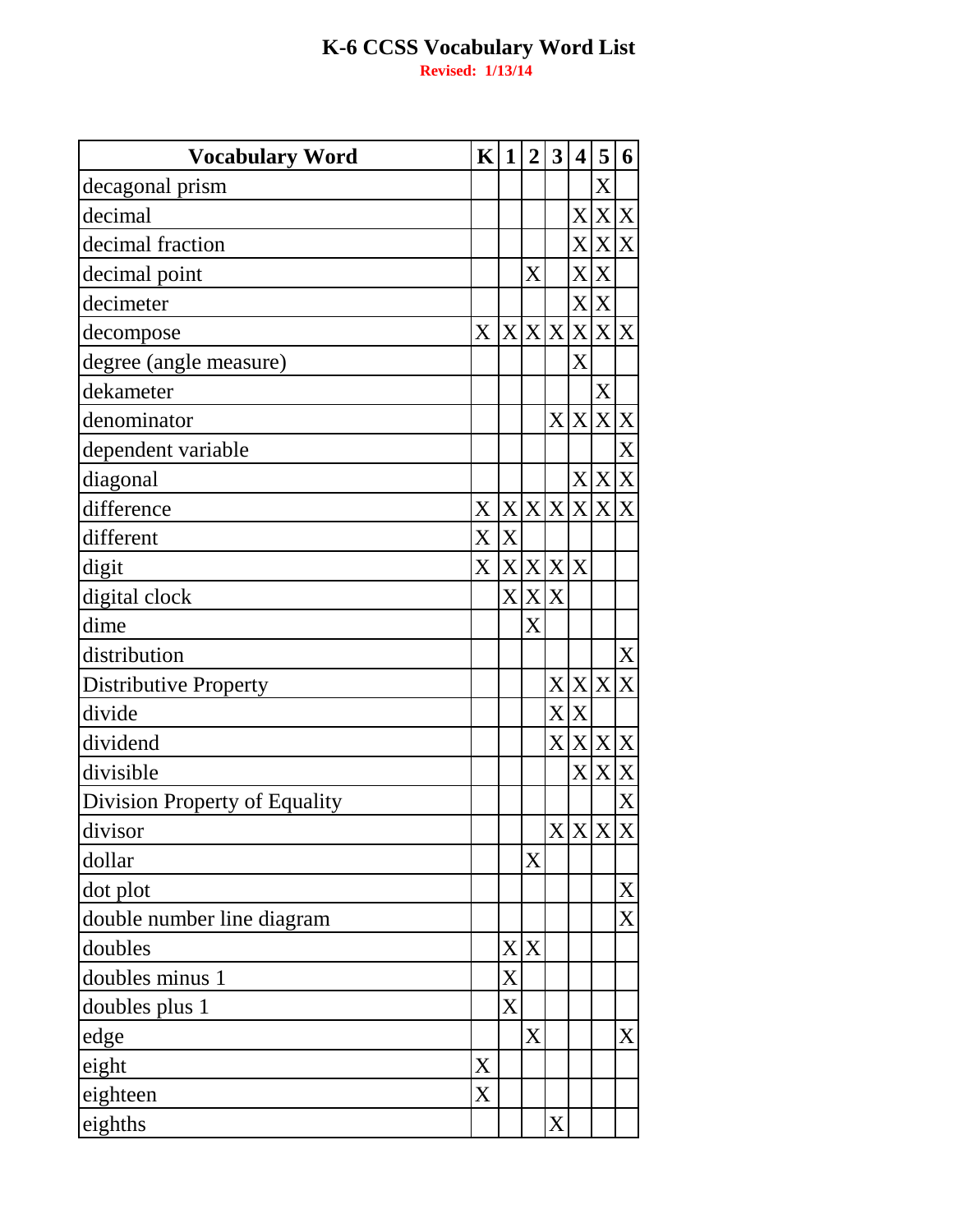| <b>Vocabulary Word</b> | $\mathbf K$             | 1                     | $\overline{2}$           | 3     | 4     | 5           | 6           |
|------------------------|-------------------------|-----------------------|--------------------------|-------|-------|-------------|-------------|
| elapsed time           |                         |                       |                          |       | X X   | X           |             |
| eleven                 | $\overline{\mathrm{X}}$ |                       |                          |       |       |             |             |
| endpoint               |                         |                       |                          |       | X X   |             |             |
| equal                  | $\mathbf{X}$            | X <sub>l</sub>        |                          | X X X |       |             |             |
| equal groups           |                         |                       | $\mathbf{X}^{\parallel}$ | X     |       |             |             |
| equal parts            |                         | X                     |                          | X X   |       |             |             |
| equal shares           |                         | X <sub>l</sub>        | $\boldsymbol{X}$         |       |       |             |             |
| equal sign             |                         | X                     |                          |       |       |             |             |
| equation               | X                       |                       | X X X X                  |       |       | X           | X           |
| equiangular triangle   |                         |                       |                          |       | X     |             | X X         |
| equilateral triangle   |                         |                       |                          |       |       | X X X       |             |
| equivalent             |                         |                       |                          |       |       |             | X           |
| equivalent decimals    |                         |                       |                          |       | X     |             |             |
| equivalent expressions |                         |                       |                          |       |       |             | $\mathbf X$ |
| equivalent fractions   |                         |                       |                          | X     | X     | X           | X           |
| equivalent ratios      |                         |                       |                          |       |       |             | X           |
| estimate               |                         |                       |                          |       |       | X X X X     |             |
| evaluate               |                         |                       |                          |       |       |             | X X         |
| even number            |                         |                       |                          | X X   |       |             |             |
| expanded form          |                         |                       |                          |       | X X X | X           |             |
| experiment             |                         |                       |                          | X     |       |             |             |
| exponent               |                         |                       |                          |       |       | $\mathbf X$ | X           |
| expression             | $\mathbf{X}^{\top}$     | $x \times x \times x$ |                          |       |       |             |             |
| face                   |                         |                       | X X                      |       |       |             | X           |
| fact family            |                         |                       | X X X X                  |       |       |             |             |
| factor                 |                         |                       |                          |       | X X   |             | X X         |
| factor pairs           |                         |                       |                          |       | X     |             |             |
| false                  |                         | X                     |                          |       |       |             |             |
| fewer                  | X                       | X                     | X                        |       |       |             |             |
| fewest                 |                         | $\overline{X}$        |                          |       |       |             |             |
| fifteen                | X                       |                       |                          |       |       |             |             |
| fifth                  | X                       |                       |                          |       |       |             |             |
| fifty                  | X                       |                       |                          |       |       |             |             |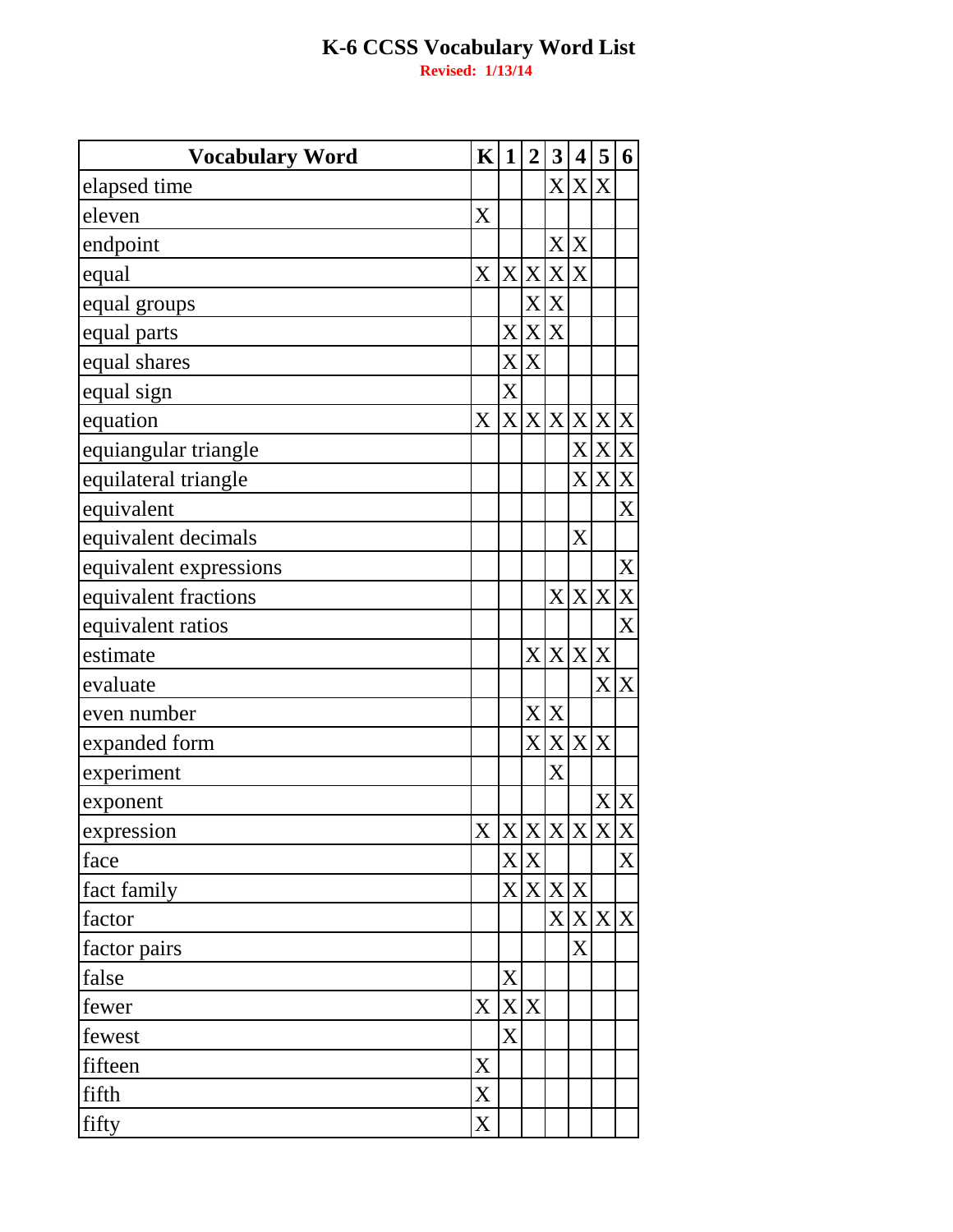| <b>Vocabulary Word</b>    | K | $\mathbf 1$       | $\overline{2}$ | 3                       | $\overline{\mathbf{4}}$ | 5              | 6                |
|---------------------------|---|-------------------|----------------|-------------------------|-------------------------|----------------|------------------|
| first                     | X |                   |                |                         |                         |                |                  |
| first quartile            |   |                   |                |                         |                         |                | X                |
| five                      | X |                   |                |                         |                         |                |                  |
| flat                      | X |                   |                |                         |                         |                |                  |
| flat surface              | X | X                 |                |                         |                         |                |                  |
| fluid ounce               |   |                   |                |                         | X <sub>l</sub>          | X              |                  |
| foot                      |   |                   | $\mathbf{X} $  | X                       | X                       | $\rm X$        |                  |
| formula                   |   |                   |                |                         | $\overline{\text{X}}$   |                | X X              |
| four                      | X |                   |                |                         |                         |                |                  |
| fourteen                  | X |                   |                |                         |                         |                |                  |
| fourth                    | X |                   |                |                         |                         |                |                  |
| fourth of                 |   |                   | X X            |                         |                         |                |                  |
| fourths                   |   | $\rm X$ $\mid$    |                | X X                     |                         |                |                  |
| fraction                  |   |                   |                |                         | X X X X                 |                |                  |
| fraction bar              |   |                   |                | $\overline{\mathrm{X}}$ | X                       | $\mathbf{X}$   | $\boldsymbol{X}$ |
| fraction greater than one |   |                   |                | $\overline{\mathrm{X}}$ | X                       | X <sub>l</sub> | X                |
| fraction less than one    |   |                   |                |                         | X X X X                 |                |                  |
| frequency table           |   |                   |                | X                       |                         |                | $\mathbf X$      |
| gallon                    |   |                   |                |                         |                         | X X X          |                  |
| gap                       |   |                   |                |                         |                         |                | $\mathbf X$      |
| gram                      |   |                   |                |                         | X X X X                 |                |                  |
| graph                     | X |                   |                |                         |                         |                |                  |
| greater than              |   | X X X X X X X     |                |                         |                         |                |                  |
| greater than or equal to  |   |                   |                |                         |                         |                | X                |
| greatest common factor    |   |                   |                |                         |                         |                | X                |
| half-circle               |   | $\rm\overline{X}$ |                |                         |                         |                |                  |
| half gallon               |   |                   |                |                         | X                       |                |                  |
| half hour                 |   |                   | X X X          |                         |                         |                |                  |
| half of                   |   |                   | X X            |                         |                         |                |                  |
| half past                 |   |                   | X X            |                         |                         |                |                  |
| halves                    |   |                   |                | X X X                   |                         |                |                  |
| heavier                   | X |                   |                |                         |                         |                |                  |
| height                    | X |                   |                |                         |                         | X X X          |                  |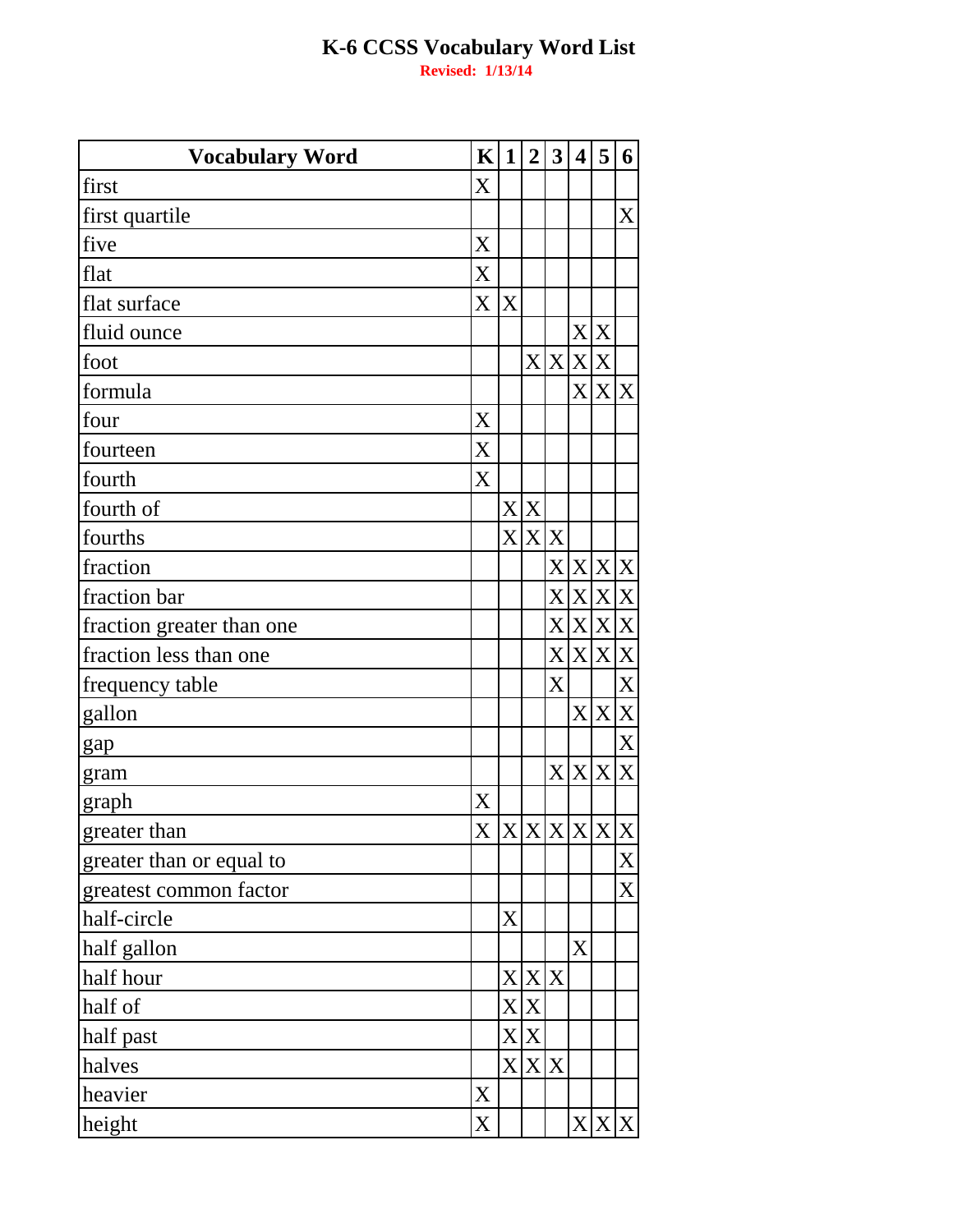| <b>Vocabulary Word</b> | K                         | 1            | $\overline{2}$           | $\mathbf{3}$     | $\overline{\mathbf{4}}$ | 5              | 6                         |
|------------------------|---------------------------|--------------|--------------------------|------------------|-------------------------|----------------|---------------------------|
| heptagon               |                           |              |                          |                  |                         | X              |                           |
| hexagon                | $\boldsymbol{\mathrm{X}}$ |              | X X X X                  |                  |                         | X              |                           |
| hexagonal prism        |                           |              |                          |                  |                         | X              |                           |
| hierarchy              |                           |              |                          |                  |                         | X              |                           |
| histogram              |                           |              |                          |                  |                         |                | $\mathbf X$               |
| horizontal             |                           |              |                          |                  | X                       |                |                           |
| horizontal bar graph   |                           |              | $\mathbf{X}$             | X                |                         |                |                           |
| hour                   |                           | X            | X                        |                  | X X                     |                |                           |
| hour hand              |                           | X            | X                        |                  |                         |                |                           |
| hundred                | X                         | $\mathbf{X}$ | X                        |                  |                         |                |                           |
| hundreds               |                           |              |                          | X X X            |                         |                |                           |
| hundredth              |                           |              |                          |                  | X                       | X              |                           |
| hundredths             |                           |              |                          |                  | X                       | X              |                           |
| in front of            | X                         |              |                          |                  |                         |                |                           |
| inch                   |                           |              | $\mathbf{X}^{\parallel}$ | $\boldsymbol{X}$ | X                       | X              |                           |
| independent variable   |                           |              |                          |                  |                         |                | X                         |
| inequality             |                           |              |                          |                  |                         | X <sup>2</sup> | $\boldsymbol{\mathrm{X}}$ |
| infinite               |                           |              |                          |                  |                         |                | X                         |
| integers               |                           |              |                          |                  |                         |                | $\overline{X}$            |
| interquartile range    |                           |              |                          |                  |                         |                | X                         |
| intersect              |                           |              |                          |                  |                         | X              |                           |
| intersecting lines     |                           |              |                          | X                | X                       |                |                           |
| interval               |                           |              |                          |                  |                         | X X X          |                           |
| inverse operations     |                           |              |                          |                  | X X                     | X X            |                           |
| is not equal to        |                           |              |                          |                  |                         |                | $\mathbf X$               |
| is the same as         |                           | X            |                          |                  |                         |                |                           |
| isosceles triangle     |                           |              |                          |                  |                         | X X X          |                           |
| key                    |                           |              |                          | X X              |                         |                |                           |
| kilogram               |                           |              |                          |                  | X X                     | X              |                           |
| kilometer              |                           |              |                          |                  | X                       | X              |                           |
| larger                 | X                         |              |                          |                  |                         |                |                           |
| lateral area           |                           |              |                          |                  |                         |                | X                         |
| lateral face           |                           |              |                          |                  |                         | X              | X                         |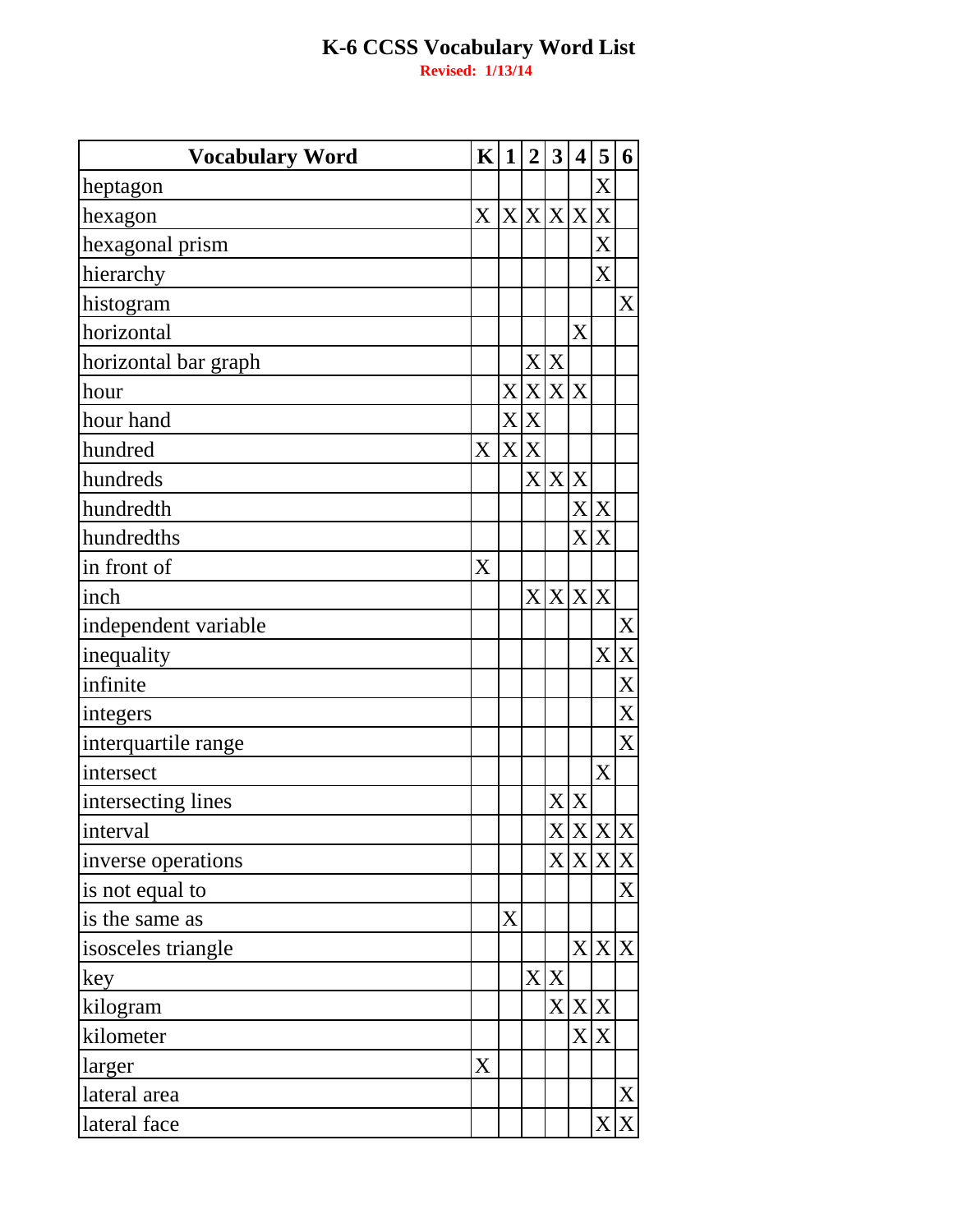| <b>Vocabulary Word</b>  | $\mathbf{K}$   | 1 | $\overline{2}$ | $\mathbf{3}$ | $\overline{\mathbf{4}}$ | 5 | 6                |
|-------------------------|----------------|---|----------------|--------------|-------------------------|---|------------------|
| least common multiple   |                |   |                |              |                         |   | X                |
| length                  | X              |   |                |              | X X X X                 | X | X                |
| less                    | X              |   |                |              |                         |   |                  |
| less than               | X <sub>1</sub> |   |                |              | X X X X X X             |   |                  |
| less than or equal to   |                |   |                |              |                         |   | X                |
| lighter                 | X              |   |                |              |                         |   |                  |
| like denominators       |                |   |                |              | X                       | X |                  |
| like numerators         |                |   |                |              | X                       |   |                  |
| like terms              |                |   |                |              |                         |   | X                |
| line                    |                |   |                |              | X X X                   |   |                  |
| line graph              |                |   |                |              |                         | X |                  |
| line of symmetry        |                |   |                |              | X                       |   | X X              |
| line plot               |                |   |                |              | X X X                   |   | X X              |
| line segment            |                |   |                | X            | X                       |   |                  |
| line-symmetric figure   |                |   |                |              | X                       |   |                  |
| line symmetry           |                |   |                |              | X                       | X | X                |
| linear equation         |                |   |                |              |                         |   | $\overline{X}$   |
| liter                   |                |   |                |              | X X X X                 |   |                  |
| long division           |                |   |                |              |                         | X |                  |
| longer                  | X              | X |                |              |                         |   |                  |
| longest                 |                | X |                |              |                         |   |                  |
| lower extreme           |                |   |                |              |                         |   | X                |
| lower quartile          |                |   |                |              |                         |   | X                |
| lowest terms            |                |   |                |              | X                       | X |                  |
| magnitude               |                |   |                |              |                         |   | $\boldsymbol{X}$ |
| make ten                | X              |   |                |              |                         |   |                  |
| making ten              |                |   | X X            |              |                         |   |                  |
| mass                    |                |   |                |              | X X                     |   | X X              |
| match                   | X              |   |                |              |                         |   |                  |
| maximum                 |                |   |                |              |                         |   | X                |
| mean                    |                |   |                |              |                         |   | X                |
| mean absolute deviation |                |   |                |              |                         |   | X                |
| measure                 |                | X |                |              |                         |   |                  |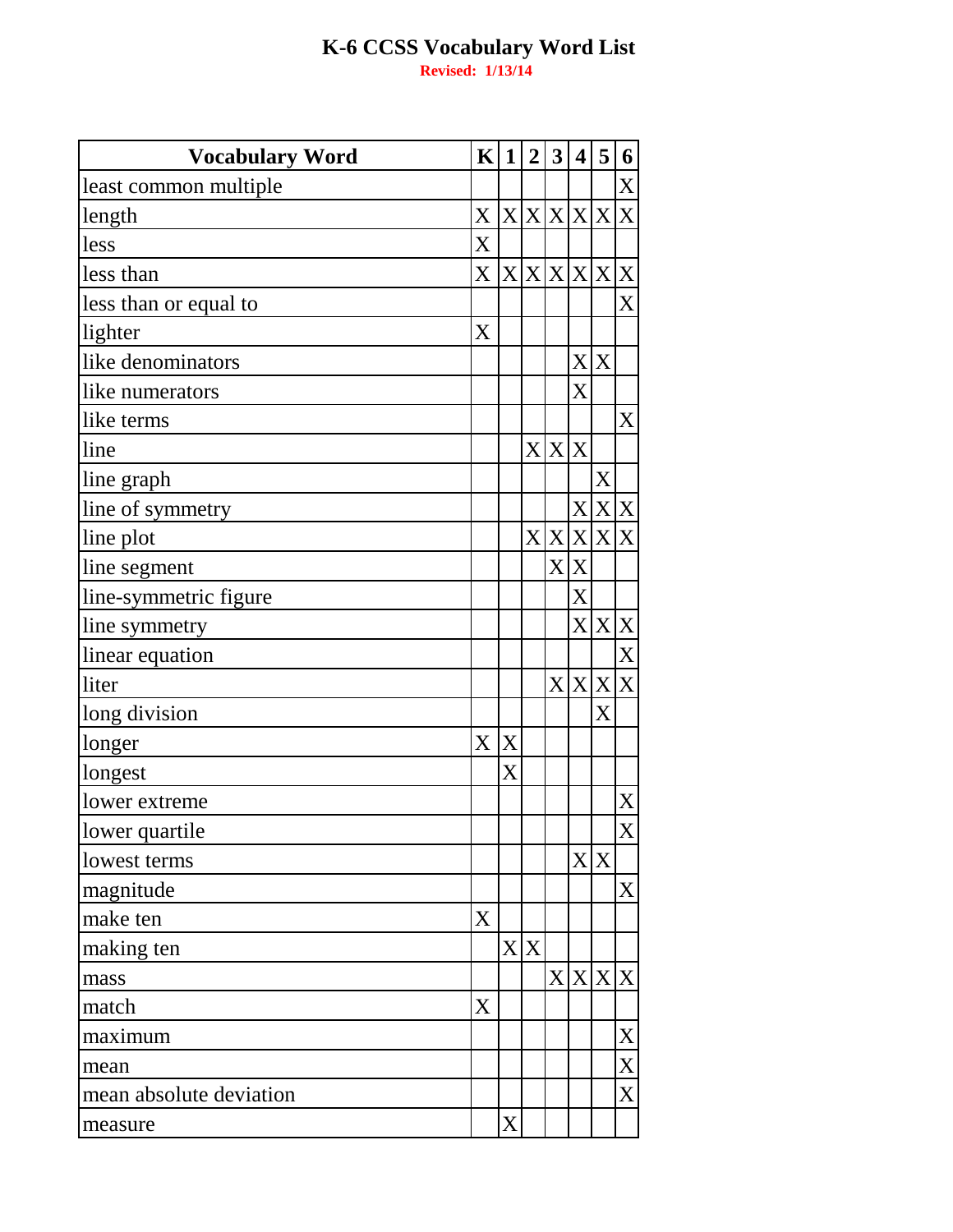| <b>Vocabulary Word</b>                | $\mathbf{K}$ | 1 | $\overline{2}$        | $\mathbf{3}$ | $\overline{\mathbf{4}}$ | 5         | 6           |
|---------------------------------------|--------------|---|-----------------------|--------------|-------------------------|-----------|-------------|
| measure of center                     |              |   |                       |              |                         |           | X           |
| measure of variability                |              |   |                       |              |                         |           | X           |
| measuring tape                        |              |   | X                     |              |                         |           |             |
| median                                |              |   |                       |              |                         |           | $\mathbf X$ |
| meter                                 |              |   |                       |              | X X X X                 |           | X           |
| meter stick                           |              |   | X                     |              |                         |           |             |
| metric system                         |              |   |                       |              |                         | X X X X X |             |
| midnight                              |              |   | $\overline{X}$        | X            |                         |           |             |
| mile                                  |              |   |                       |              | $\mathbf{X}$            | X         |             |
| miligram                              |              |   |                       |              |                         | X         |             |
| milliliter                            |              |   |                       |              | X                       | X         |             |
| millimeter                            |              |   |                       |              | X                       | X         |             |
| minimum                               |              |   |                       |              |                         |           | $\mathbf X$ |
| minuend                               |              |   |                       |              |                         | X         | X           |
| minus                                 | $\mathbf X$  | X |                       |              |                         |           |             |
| minute                                |              |   | X X X X               |              |                         |           |             |
| minute hand                           |              |   | X X                   |              |                         |           |             |
| mixed number                          |              |   |                       |              | X                       |           | X X         |
| mode                                  |              |   |                       |              |                         |           | X           |
| money                                 |              |   | $\overline{\text{X}}$ |              |                         |           |             |
| month                                 |              |   |                       |              | X                       |           |             |
| more                                  | X            | X | X                     |              |                         |           |             |
| more than                             |              |   | $X \overline{X}$      |              |                         |           |             |
| most                                  |              | X |                       |              |                         |           |             |
| multiple                              |              |   |                       |              |                         | X X X X   |             |
| Multiplication Property of Equality   |              |   |                       |              |                         |           | X           |
| multiplicative comparison             |              |   |                       |              | X                       |           |             |
| Multiplicative Identity Property of 1 |              |   |                       | X            | X                       | X X       |             |
| mutiplicative inverse                 |              |   |                       |              |                         |           | X           |
| multiply                              |              |   |                       |              | X X X                   |           |             |
| negative numbers                      |              |   |                       |              |                         |           | X           |
| net                                   |              |   |                       |              |                         |           | X           |
| next to                               | X            |   |                       |              |                         |           |             |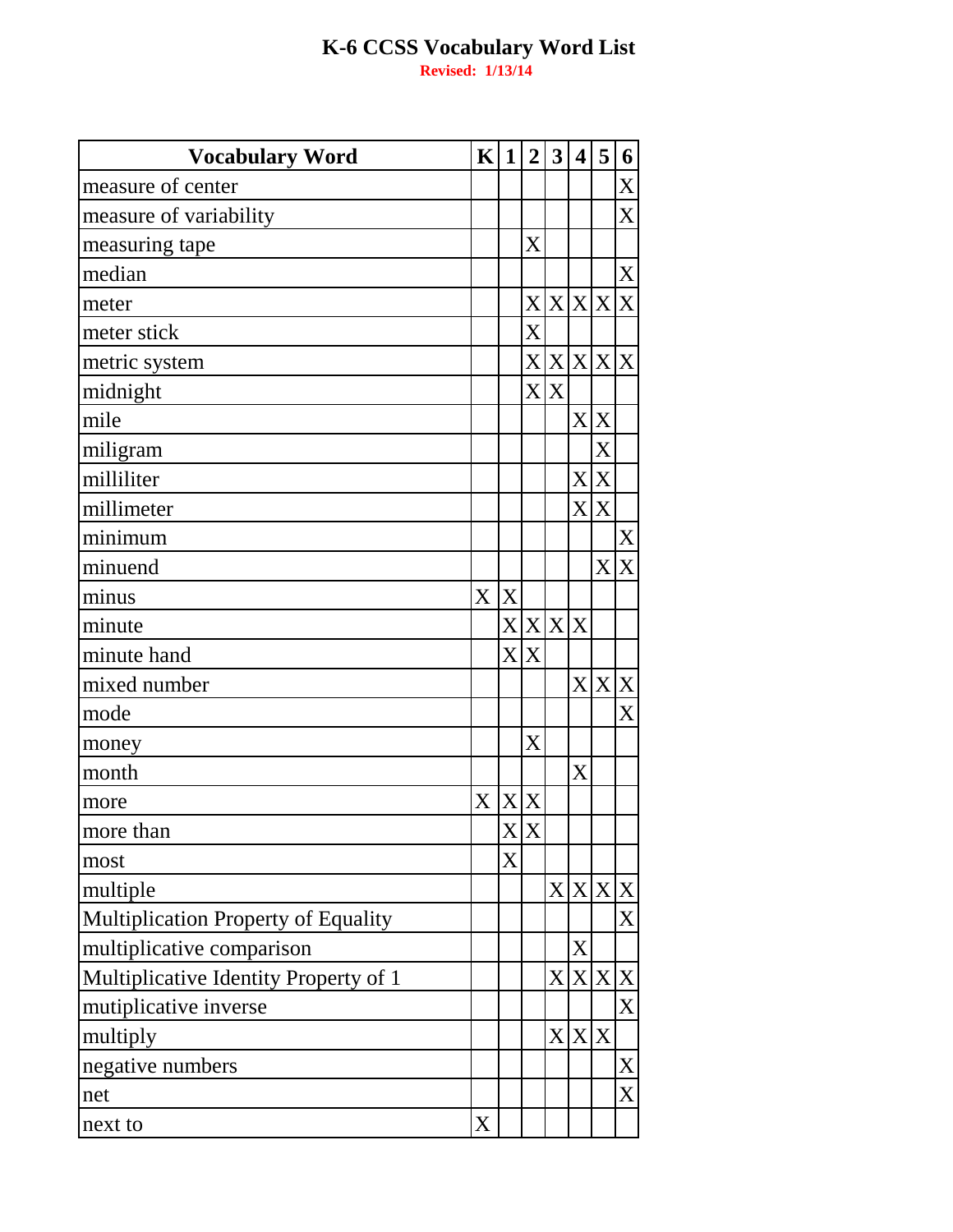| <b>Vocabulary Word</b>     | $\mathbf{K}$              | $\mathbf{1}$ | $\overline{2}$ | 3                       | 4              | 5           | 6   |
|----------------------------|---------------------------|--------------|----------------|-------------------------|----------------|-------------|-----|
| nickel                     |                           |              | X              |                         |                |             |     |
| nine                       | X                         |              |                |                         |                |             |     |
| nineteen                   | X                         |              |                |                         |                |             |     |
| nonagon                    |                           |              |                |                         |                | X           |     |
| noon                       |                           |              |                | X X                     |                |             |     |
| number                     | X X X                     |              |                |                         |                |             |     |
| number line                |                           |              |                |                         |                | X X X X X X |     |
| number name                |                           |              | X              |                         | X              |             |     |
| number pair                | X                         |              |                |                         |                |             |     |
| numeral                    | X                         |              | X X            |                         |                |             |     |
| numerator                  |                           |              |                |                         |                | X X X X     |     |
| numerical expression       |                           |              |                |                         |                |             | X X |
| object                     | X                         | X            |                |                         |                |             |     |
| obtuse angle               |                           |              |                |                         | X              |             |     |
| obtuse triangle            |                           |              |                |                         |                | X X X       |     |
| octagon                    |                           |              |                | $\overline{\mathrm{X}}$ | X              | X           |     |
| octagonal prism            |                           |              |                |                         |                | X           |     |
| odd number                 |                           |              |                | X X                     |                |             |     |
| one                        | X                         |              |                |                         |                |             |     |
| ones                       | $\boldsymbol{\mathrm{X}}$ |              | X X X X        |                         |                |             |     |
| open shape                 |                           |              |                | X                       |                |             |     |
| opposites                  |                           |              |                |                         |                |             | X   |
| order                      |                           | $\mathbf{X}$ |                |                         | X X            |             |     |
| <b>Order of Operations</b> |                           |              |                |                         |                | X X X X     |     |
| ordered pair               |                           |              |                |                         |                |             | X X |
| origin                     |                           |              |                |                         |                |             | X X |
| ounce                      |                           |              |                |                         | X <sub>l</sub> |             | X X |
| outlier                    |                           |              |                |                         |                |             | X   |
| p.m.                       |                           |              |                |                         | X X X          |             |     |
| pair                       |                           |              | X              |                         |                |             |     |
| parallel lines             |                           |              |                |                         |                | X X X       |     |
| parallelogram              |                           |              |                |                         |                | X X X X     |     |
| parentheses                |                           |              |                | X                       |                | X X         |     |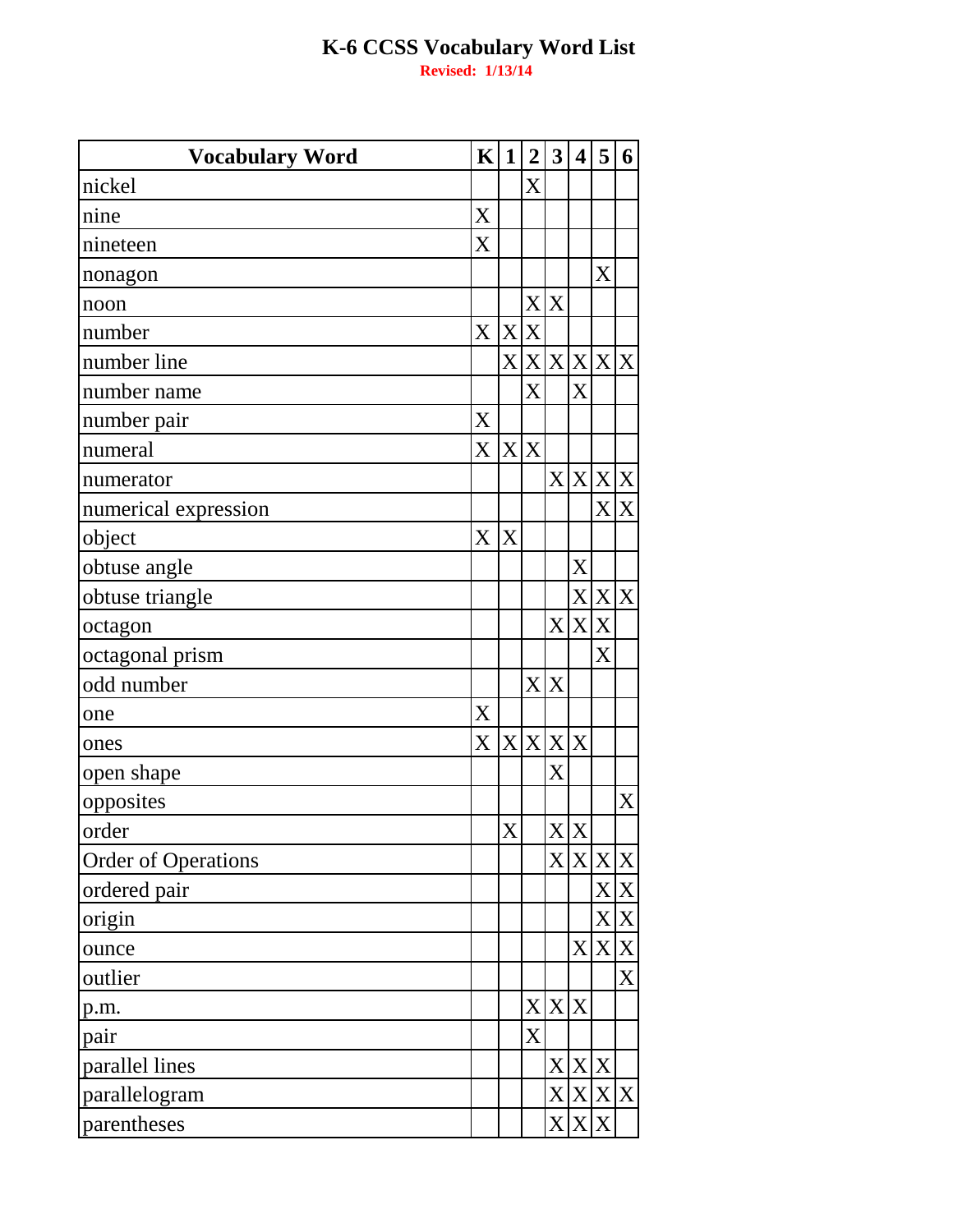| <b>Vocabulary Word</b> | $\mathbf{K}$ | 1 | $\overline{2}$ | $\mathbf{3}$          | 4       | 5     | 6           |
|------------------------|--------------|---|----------------|-----------------------|---------|-------|-------------|
| partial product        |              |   |                |                       | X       | X     |             |
| partial quotient       |              |   |                |                       | X       | X     |             |
| partition              |              |   | X X X          |                       |         |       |             |
| partitive division     |              |   |                |                       | X X     |       |             |
| pattern                |              |   | $\mathbf{X}$   |                       | X X     | X X   |             |
| penny                  |              |   | X              |                       |         |       |             |
| pentagon               |              |   | $\rm X$ $\mid$ | X X                   |         | X     |             |
| pentagonal prism       |              |   |                |                       |         | X     |             |
| pentagonal pyramid     |              |   |                |                       |         | X     |             |
| percent                |              |   |                |                       |         |       | X           |
| perimeter              |              |   |                |                       | X X     |       |             |
| period                 |              |   |                |                       | X       | X     |             |
| perpendicular          |              |   |                |                       |         | X     |             |
| perpendicular lines    |              |   |                |                       | X X     | X     |             |
| picture graph          |              | X | X              | X                     |         |       |             |
| pint                   |              |   |                |                       | X       |       | X X         |
| place value            |              |   |                |                       | X X X X | X     |             |
| plane                  |              |   |                |                       |         | X     |             |
| plane shape            |              |   |                | $\overline{\text{X}}$ |         |       |             |
| plot                   |              |   |                |                       |         |       | X           |
| plus                   | X            | X |                |                       |         |       |             |
| point                  |              |   |                | X                     | X       |       |             |
| polygon                |              |   |                |                       |         | X X X |             |
| polyhedron             |              |   |                |                       |         |       | X X         |
| positive numbers       |              |   |                |                       |         |       | X           |
| pound                  |              |   |                |                       | X       |       | X X         |
| powers of ten          |              |   |                |                       |         | X     |             |
| prime factorization    |              |   |                |                       |         |       | $\mathbf X$ |
| prime number           |              |   |                |                       | X       | X     | X           |
| prism                  |              |   |                |                       |         |       | X X         |
| product                |              |   |                |                       | X X     |       | X X         |
| proportion             |              |   |                |                       |         |       | X           |
| protractor             |              |   |                |                       | X       |       |             |
|                        |              |   |                |                       |         |       |             |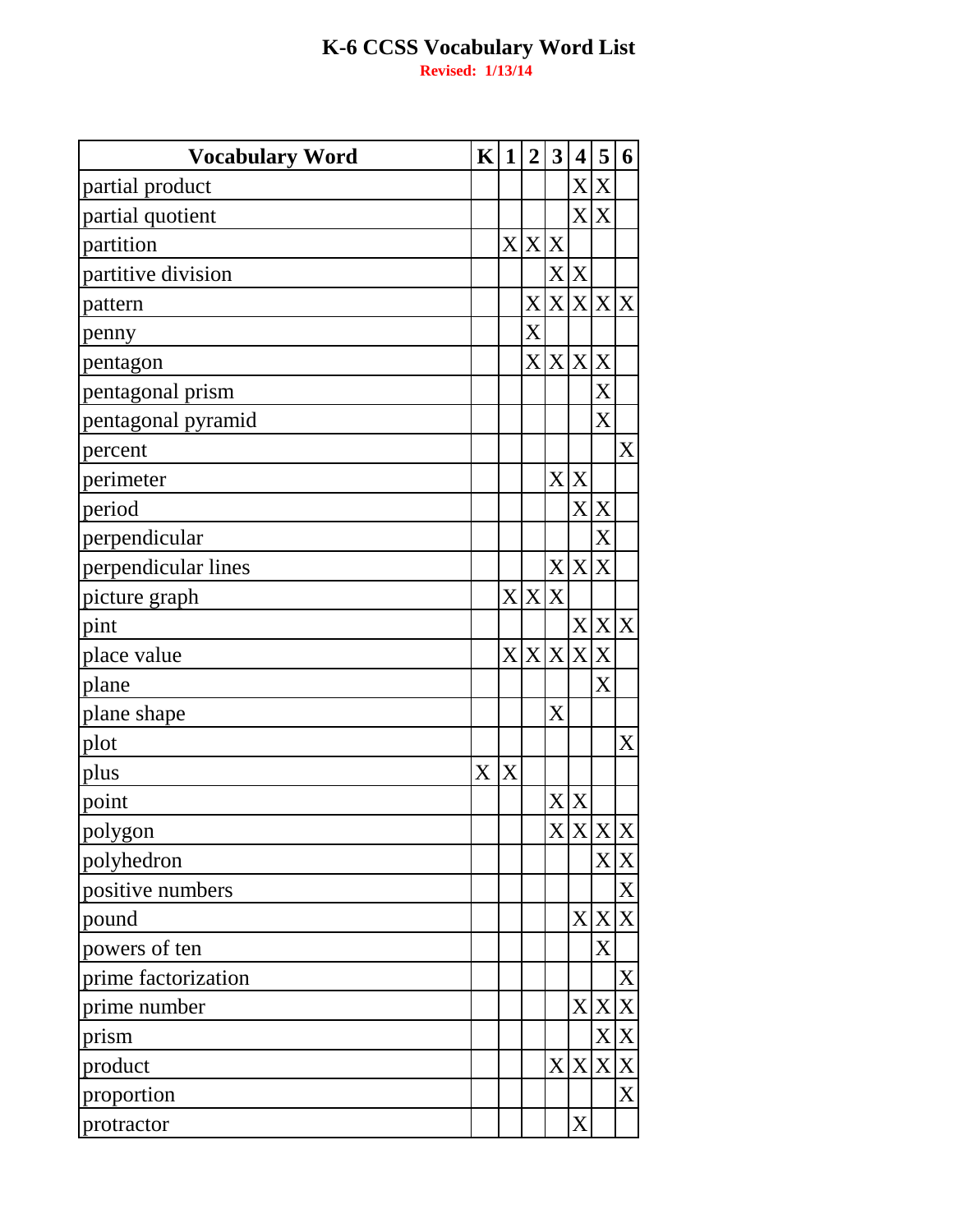| <b>Vocabulary Word</b>   | K | 1              | $\overline{2}$              | $\boldsymbol{3}$ | $\overline{\mathbf{4}}$ | 5   | 6                       |
|--------------------------|---|----------------|-----------------------------|------------------|-------------------------|-----|-------------------------|
| pyramid                  |   |                |                             |                  |                         |     | X X                     |
| quadrant                 |   |                |                             |                  |                         | X   |                         |
| quadrants                |   |                |                             |                  |                         |     | $\mathbf X$             |
| quadrilateral            |   |                |                             |                  | X X X                   | X   | $\mathbf X$             |
| quantity                 | X |                |                             |                  |                         |     | X                       |
| quart                    |   |                |                             |                  | X                       | X   | X                       |
| quarter                  |   |                | X                           |                  |                         |     |                         |
| quarter-circle           |   | X              |                             |                  |                         |     |                         |
| quarter hour             |   |                |                             | X X              |                         |     |                         |
| quarter of               |   | X <sub>l</sub> | X                           |                  |                         |     |                         |
| quarter past             |   |                | X                           |                  |                         |     |                         |
| quarters                 |   | X              |                             |                  |                         |     |                         |
| quotative division       |   |                |                             |                  | X X                     |     |                         |
| quotient                 |   |                |                             | X <sub>l</sub>   | X                       | X X |                         |
| range                    |   |                |                             |                  |                         |     | $\overline{X}$          |
| rate                     |   |                |                             |                  |                         |     | X                       |
| ratio                    |   |                |                             |                  |                         |     | $\overline{X}$          |
| rational number          |   |                |                             |                  |                         |     | X                       |
| ray                      |   |                |                             |                  | X X                     |     |                         |
| reasonableness           |   |                |                             | $\mathbf{X}$     | X                       | X   |                         |
| reciprocal               |   |                |                             |                  |                         |     | X                       |
| rectangle                | X |                | X X X                       |                  | X                       | X   | $\overline{\mathrm{X}}$ |
| rectangular prism        |   |                | $\overline{X} \overline{X}$ |                  |                         |     |                         |
| rectilinear figure       |   |                |                             | X                |                         |     |                         |
| regroup                  |   |                |                             | X X X            |                         |     |                         |
| regular polygon          |   |                |                             |                  | X                       | X X |                         |
| related facts            |   |                | X X X                       |                  | X                       |     |                         |
| relative frequency table |   |                |                             |                  |                         |     | $\boldsymbol{X}$        |
| remainder                |   |                |                             |                  | X                       | X   |                         |
| repeated addition        |   |                |                             | X X              |                         |     |                         |
| repeated subtraction     |   |                |                             |                  | X X                     |     |                         |
| repeating decimal        |   |                |                             |                  |                         |     | X                       |
| rhombus                  |   |                | X X X X                     |                  |                         | X   |                         |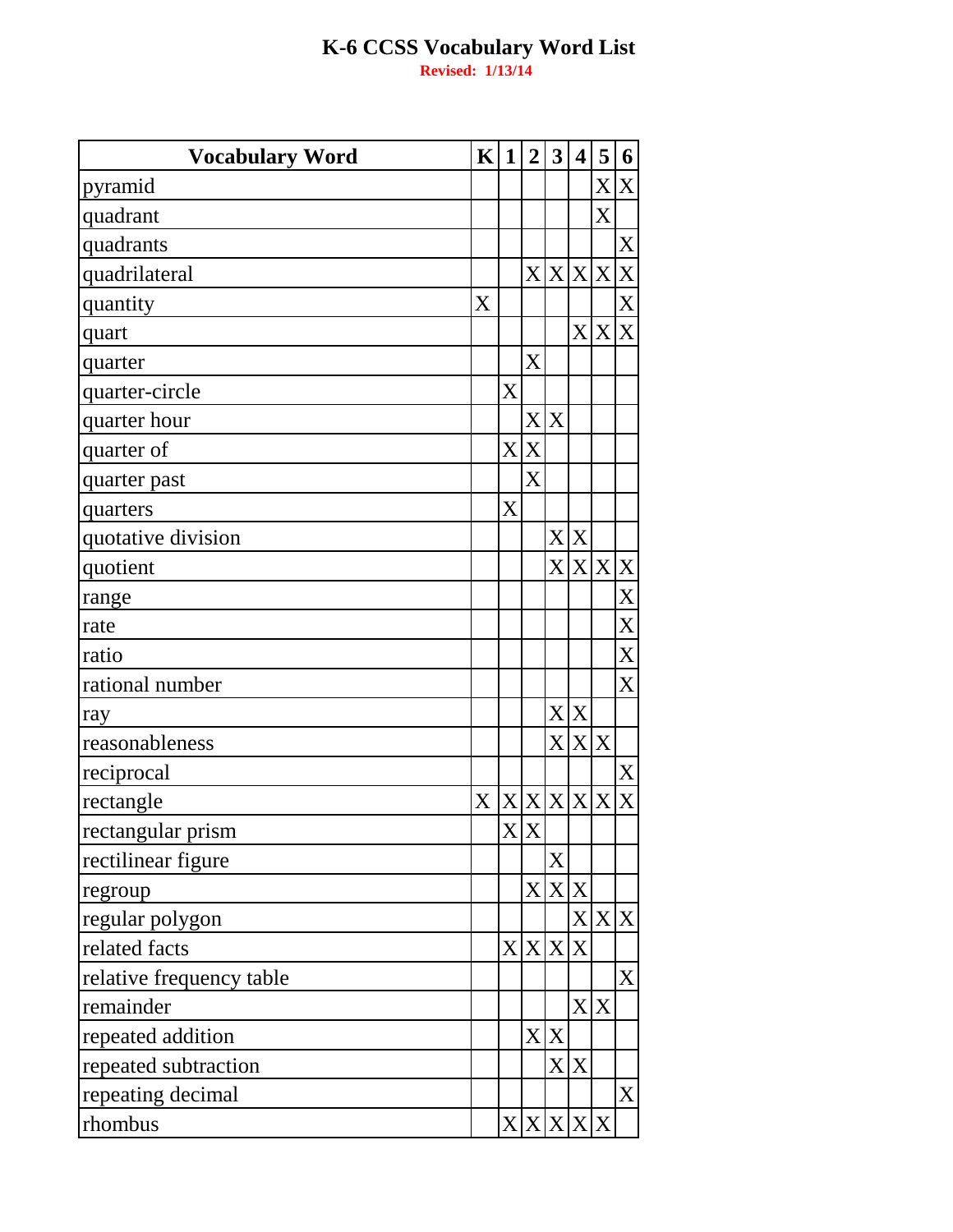| <b>Vocabulary Word</b>  | $\mathbf{K}$              | $\mathbf{1}$   | $\boldsymbol{2}$ | 3              | $\overline{\mathbf{4}}$ | 5           | 6           |
|-------------------------|---------------------------|----------------|------------------|----------------|-------------------------|-------------|-------------|
| right angle             |                           |                |                  | X <sub>l</sub> | X                       |             |             |
| right rectangular prism |                           |                |                  |                |                         | X X         |             |
| right triangle          |                           |                |                  |                | X <sub>l</sub>          | X           | $\mathbf X$ |
| roll                    | X                         |                |                  |                |                         |             |             |
| round a whole number    |                           |                |                  | X              | X                       |             |             |
| rounding                |                           |                |                  |                |                         | X           |             |
| row                     | $\boldsymbol{\mathrm{X}}$ | X              | X                | X              |                         |             |             |
| ruler                   |                           |                | X                |                |                         |             |             |
| same                    | X                         |                |                  |                |                         |             |             |
| same height             | X                         |                |                  |                |                         |             |             |
| same length             | X                         |                |                  |                |                         |             |             |
| same number             | X                         |                |                  |                |                         |             |             |
| same weight             | X                         |                |                  |                |                         |             |             |
| scale                   |                           |                |                  | X              |                         | X           |             |
| scalene triangle        |                           |                |                  |                | $\overline{X}$          | X X         |             |
| scaling                 |                           |                |                  |                |                         | X           |             |
| second                  | X                         |                |                  |                | X                       |             |             |
| sequence                |                           |                |                  |                | $\rm X$                 | X           |             |
| seven                   | X                         |                |                  |                |                         |             |             |
| seventeen               | X                         |                |                  |                |                         |             |             |
| shape                   | X                         |                |                  |                |                         |             |             |
| shorter                 | $\rm X$                   | X              |                  |                |                         |             |             |
| shortest                |                           | X              |                  |                |                         |             |             |
| side                    | X                         | X <sub>l</sub> | X                | X              |                         |             |             |
| sides of equal length   | X                         |                |                  |                |                         |             |             |
| signed number           |                           |                |                  |                |                         |             | X           |
| simplest form           |                           |                |                  |                | X <sub>l</sub>          | $\mathbf X$ | $\mathbf X$ |
| simplify                |                           |                |                  |                | $\mathbf{X}$            | X           | $\mathbf X$ |
| six                     | X                         |                |                  |                |                         |             |             |
| sixteen                 | X                         |                |                  |                |                         |             |             |
| sixths                  |                           |                |                  | X              |                         |             |             |
| size                    | X                         |                |                  |                |                         |             |             |
| skip count              |                           |                | $\bf X\vert$     | X              |                         |             |             |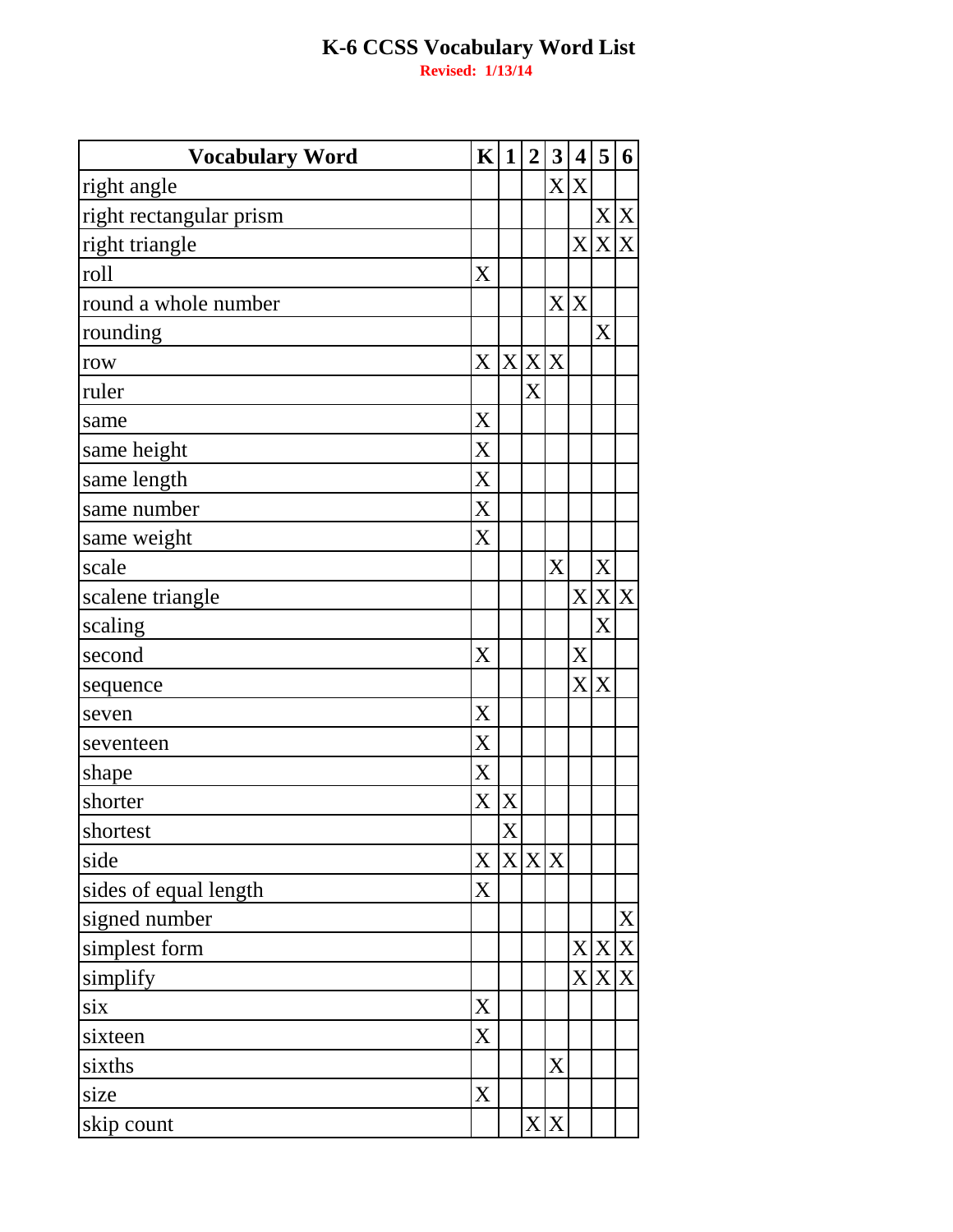| <b>Vocabulary Word</b>                  | $\mathbf K$               | $\mathbf 1$    | $\overline{2}$ | $\mathbf{3}$ | 4 | 5     | 6              |
|-----------------------------------------|---------------------------|----------------|----------------|--------------|---|-------|----------------|
| slide                                   | X                         |                |                |              |   |       |                |
| smaller                                 | X                         |                |                |              |   |       |                |
| solid figure                            |                           |                |                |              |   |       | X X            |
| solid shape                             | $\boldsymbol{\mathrm{X}}$ | X X            |                |              |   |       |                |
| solution of an equation                 |                           |                |                |              |   |       | $\mathbf X$    |
| solution of an inequality               |                           |                |                |              |   |       | X              |
| sort                                    | X                         | X              | X              |              |   |       |                |
| sphere                                  | X                         | X              | X              |              |   |       |                |
| spread                                  |                           |                |                |              |   |       | X              |
| square                                  | X                         |                | X X X X X X    |              |   |       |                |
| square unit                             |                           |                |                |              |   | X X X |                |
| stack                                   | X                         |                |                |              |   |       |                |
| standard form                           |                           |                | X              | X            | X | X     |                |
| statistical question                    |                           |                |                |              |   |       | $\mathbf X$    |
| statistical variability                 |                           |                |                |              |   |       | X              |
| statistics                              |                           |                |                |              |   |       | X              |
| straight angle                          |                           |                |                |              | X |       |                |
| substitution                            |                           |                |                |              |   |       | X              |
| subtract                                | X                         | X              | X              | $\mathbf{X}$ | X |       |                |
| <b>Subtraction Property of Equality</b> |                           |                |                |              |   |       | X              |
| subtrahend                              |                           |                |                |              |   | X     | $\mathbf X$    |
| sum                                     | X                         | X              | $\mathbf{X}$   | $\mathbf{X}$ | X | X     | $\overline{X}$ |
| surface area                            |                           |                |                |              |   |       | $\overline{X}$ |
| survey                                  |                           |                | $\mathbf{X}$   | X            |   |       |                |
| table                                   |                           |                |                |              |   |       | X              |
| take away                               | X                         | X              |                |              |   |       |                |
| taller                                  | X                         | $\mathbf X$    |                |              |   |       |                |
| tallest                                 |                           | X              |                |              |   |       |                |
| tally chart                             |                           |                | X X            |              |   |       |                |
| tally table                             |                           |                |                | X            |   |       |                |
| tally mark                              |                           | X <sub>l</sub> | X              |              |   |       |                |
| tape diagram                            |                           |                |                |              |   |       | X              |
| ten                                     | X                         | X              |                |              |   |       |                |
| tens                                    | X                         |                | X X X X        |              |   |       |                |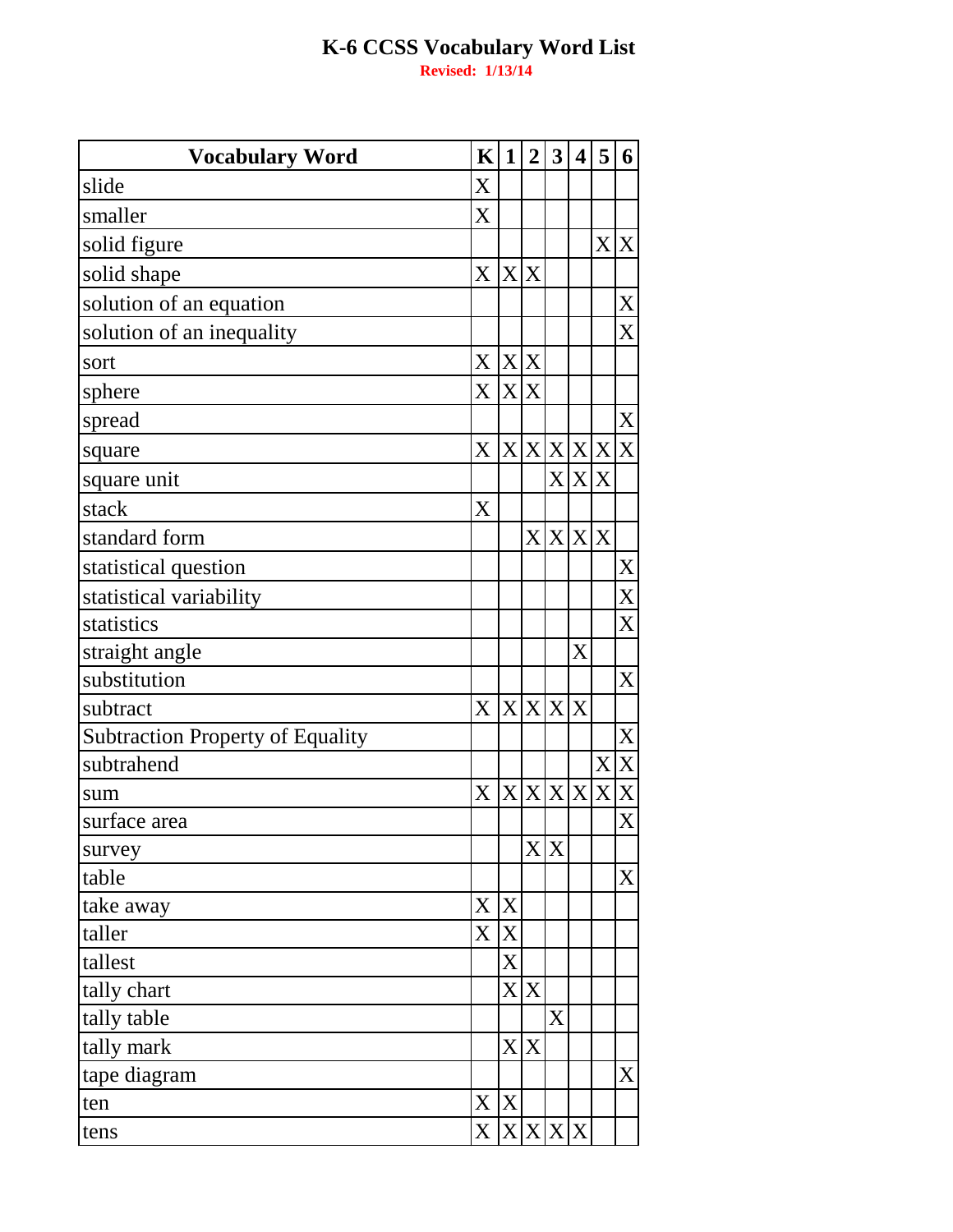| <b>Vocabulary Word</b>   | $\mathbf K$ | $\mathbf 1$    | $\overline{2}$          | $\mathbf{3}$   | 4   | 5     | 6           |
|--------------------------|-------------|----------------|-------------------------|----------------|-----|-------|-------------|
| tenth                    |             |                |                         |                | X   | X     |             |
| tenths                   |             |                |                         |                | X   | X     |             |
| term                     |             |                |                         |                | X   |       | X X         |
| terminating decimal      |             |                |                         |                |     |       | X           |
| third                    | X           |                |                         |                |     |       |             |
| third of                 |             |                | $\overline{\mathrm{X}}$ |                |     |       |             |
| third quartile           |             |                |                         |                |     |       | $\mathbf X$ |
| thirds                   |             |                | X <sub>l</sub>          | X              |     |       |             |
| thirteen                 | X           |                |                         |                |     |       |             |
| thousand                 |             |                | $\overline{\mathrm{X}}$ |                |     |       |             |
| thousands                |             |                |                         |                | X   |       |             |
| thousandth               |             |                |                         |                |     | X     |             |
| thousandths              |             |                |                         |                |     | X     |             |
| three                    | X           |                |                         |                |     |       |             |
| three-dimensional figure |             |                |                         |                |     |       | X X         |
| three-dimensional shape  | X           | X <sub>l</sub> | X                       |                |     |       |             |
| tiling                   |             |                |                         | X              |     | X     |             |
| time                     |             |                | $\overline{X}$          |                |     |       |             |
| time interval            |             |                |                         | X <sub>l</sub> | X   |       |             |
| ton                      |             |                |                         |                | X   |       | X X         |
| trapezoid                |             |                | X X X X                 |                |     |       | X X         |
| triangle                 | X           |                | X X X X                 |                |     |       |             |
| true                     |             | X              |                         |                |     |       |             |
| twelve                   | X           |                |                         |                |     |       |             |
| twenty                   | X           |                |                         |                |     |       |             |
| two                      | X           |                |                         |                |     |       |             |
| two-dimensional figure   |             |                |                         |                |     | X X X |             |
| two-dimensional shape    | X           |                | X X X                   |                |     |       |             |
| unequal parts            |             | X              |                         |                |     |       |             |
| unequal shares           |             | X              |                         |                |     |       |             |
| unit                     |             |                | X X                     |                |     |       |             |
| unit cube                |             |                |                         |                |     |       | X X         |
| unit fraction            |             |                |                         |                | X X |       | X X         |
| unit rate                |             |                |                         |                |     |       | X           |